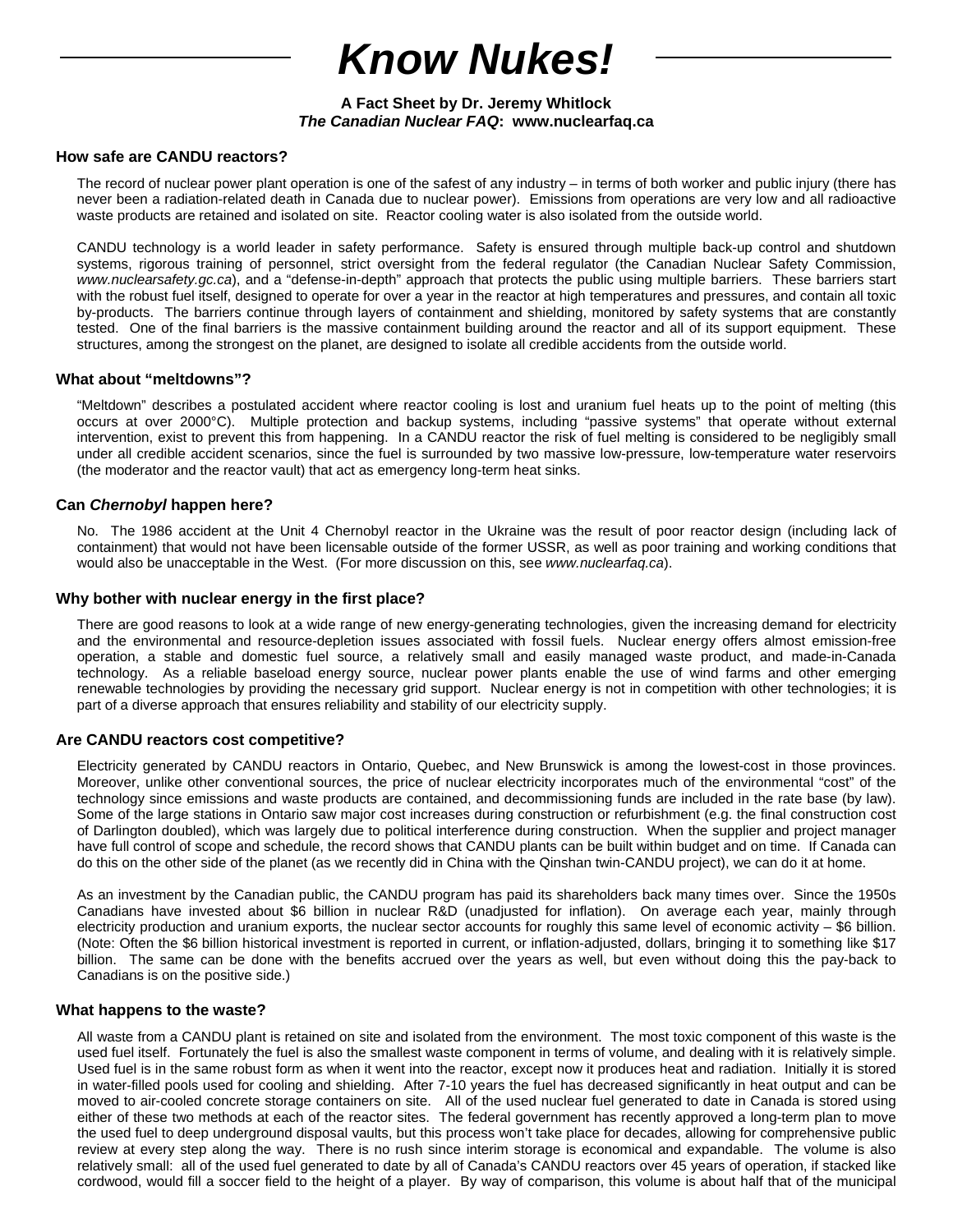## **Can nuclear waste be recycled?**

One reason to avoid rushing to commit used CANDU fuel to permanent disposal is that it has a potential for recycling in the future. Currently we use less than 5% of the potential energy in the uranium fuel. The bulk of the uranium is in a form that most currentgeneration reactors largely don't use. However, it is possible to convert this material, in special reactors called "Breeder Reactors", into usable fuel. Doing so would turn our current used fuel storage sites into "mines" of nuclear fuel for future generations, and potentially extend uranium resources for thousands of years. This process would also destroy most of the long-lived waste products in the fuel, significantly reducing the long-term storage challenge. The potential to turn waste into fuel is another of the positive stories of nuclear power. New processes for reprocessing used fuel with greater efficiency and proliferation-resistance are now under development, although fuel recycling is not currently planned in Canada.

In addition, one of the unique features of CANDU reactors is that they can use as fuel the used fuel from other reactor types – in effect turning their garbage into energy, again in a proliferation resistant process.

#### **How long will uranium last?**

Canada is currently the world's largest supplier of uranium (about one-third of global supply). In terms of current "known" and "reasonably known" reserves, there are several centuries' worth of accessible uranium on the planet. Moreover, fluctuations in uranium supply are not strongly coupled to the cost of nuclear electricity, since fuel supply is only a minor contributor to the total cost of operation. If fuel recycling were to be implemented on a broad scale however (see above), these reserves could be extended to the thousands of years. In addition, CANDU reactors offer other unique fuelling options such as using another common mineral called "thorium" as fuel, which is even more abundant than uranium in the earth's crust.

#### **What about proliferation?**

"Proliferation" refers to the spread of nuclear weapons to countries that don't already have them. Since the beginning of Canada's nuclear program, minimizing the proliferation risks of the technology has been a priority. Used nuclear fuel from all commercial reactor types contains a small amount of plutonium which theoretically can be used in a nuclear weapon, and therefore must be protected from potential diversion. The risk is quite small for power reactor fuel like in a CANDU, due to many factors including the low concentration of the plutonium (even lower than in other reactor types), the poor quality of the plutonium for weapons purposes, and the fact that several more convenient routes to nuclear weapons proliferation exist (no nuclear state has used a power reactor to manufacture its weapons). Nevertheless, Canada is a founding member of the International Atomic Energy Agency (IAEA, the global proliferation "watchdog"), and a signatory to a number of non-proliferation agreements and treaties. All CANDU reactors are rigorously safeguarded against fuel diversion, and the international community accepts the high proliferation resistance of CANDU technology. If recycling of used fuel were to become a reality in Canada, it would incorporate new proliferation-resistant technology.

#### **What is the risk of terrorism?**

Nuclear power plants, like other major industries and infrastructures, are potential targets for terrorism; this risk is taken seriously in the design and physical protection of each facility. Accordingly, nuclear plants are among the most secure and robust installations on the planet, even against new and emerging challenges that were unanticipated when the plants were being designed. Several studies conducted since the attacks of September 11, 2001 conclude that the likely consequences of an aircraft impact on a nuclear facility would not include significant damage to the reactor itself. New reactor designs, such as ACR, explicitly include this scenario in the design basis of their protection systems.

#### **Are nuclear plants insurable?**

Yes, the insurance industry does insure power reactors for their replacement value in cases where the owner corporation is not large enough to self-insure its assets, as is the case with some major utilities. The insurance industry also provides coverage for reactor owners against public claims in the unlikely event of off-site (i.e. public) consequences, but this liability is limited under federal law (the Nuclear Liability Act) to \$75 million, soon to be increased to \$650 million. Off-site consequences exceeding this limit would be covered by special intervention of Parliament, similarly to how major disasters in general are handled. The purpose of the owner's liability cap is reasonable control of the litigation risk (particularly since no accidents have occurred upon which actuarial assessments might be based), and also to expedite payment of claims to the public by removing the requirement to prove negligence (in effect, "no fault" insurance coverage).

#### **Do CANDU stations emit radiation?**

CANDU stations release small amounts of radioactive noble (i.e. chemically inert) gases, as well as tritium (a radioactive form of hydrogen). All emissions from a CANDU station are strictly regulated by the Canadian Nuclear Safety Commission, and monitored to ensure compliance (including routine environmental sampling around each plant). The CNSC sets emission limits that are a small percentage of what might cause harm. In turn, reactor owners typically set their own operational limits at a small percentage of the CNSC limit, and in practice actual emissions are typically a small percentage of these operational limits. As a result, radiation emissions are negligible (<1%) compared to the natural levels of background radiation in the environment, and even coal stations can emit more radiation due to trace amounts of natural uranium and thorium in the coal.